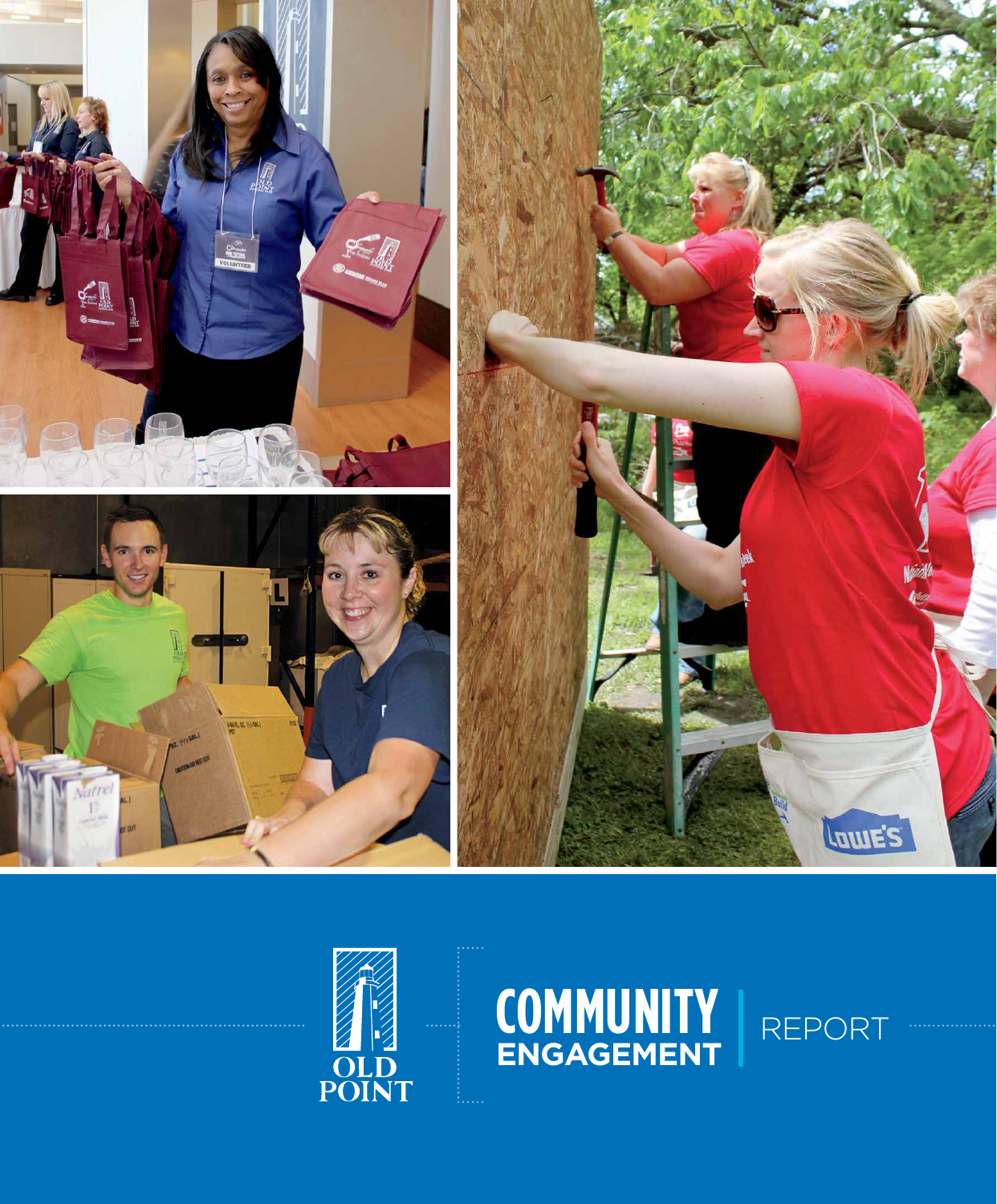## **INVESTING IN OUR COMMUNITY**



#### **COMMUNITY DEVELOPMENT**

Building the Hampton Roads community has always been a priority for Old Point. Today, we donate a significant amount of time and resources to area chambers of commerce, Rotary, Kiwanis, Lions and other service clubs and organizations whose main purpose is to help our communities thrive.

**34%** 

**23%** 

**HEALTH & WELLNESS**

**28%** 

**EDUCATION**

**15%** 

**ARTS & CULTURE**

**COMMUNITY DEVELOPMENT**



#### **ARTS & CULTURE**

Old Point is proud to support arts and culture blossoming in Hampton Roads. We're fortunate to live in such a vibrant area rich in culture and history, so we make sure to support local museums, arts organizations and festivals.



#### **HEALTH & WELLNESS**

Strong communities are made up of strong individuals, which is why we support a variety of health and wellness initiatives!



#### **EDUCATION**

We all want the best for our children. That's why Old Point remains passionately committed to enhancing our educational resources throughout our community.



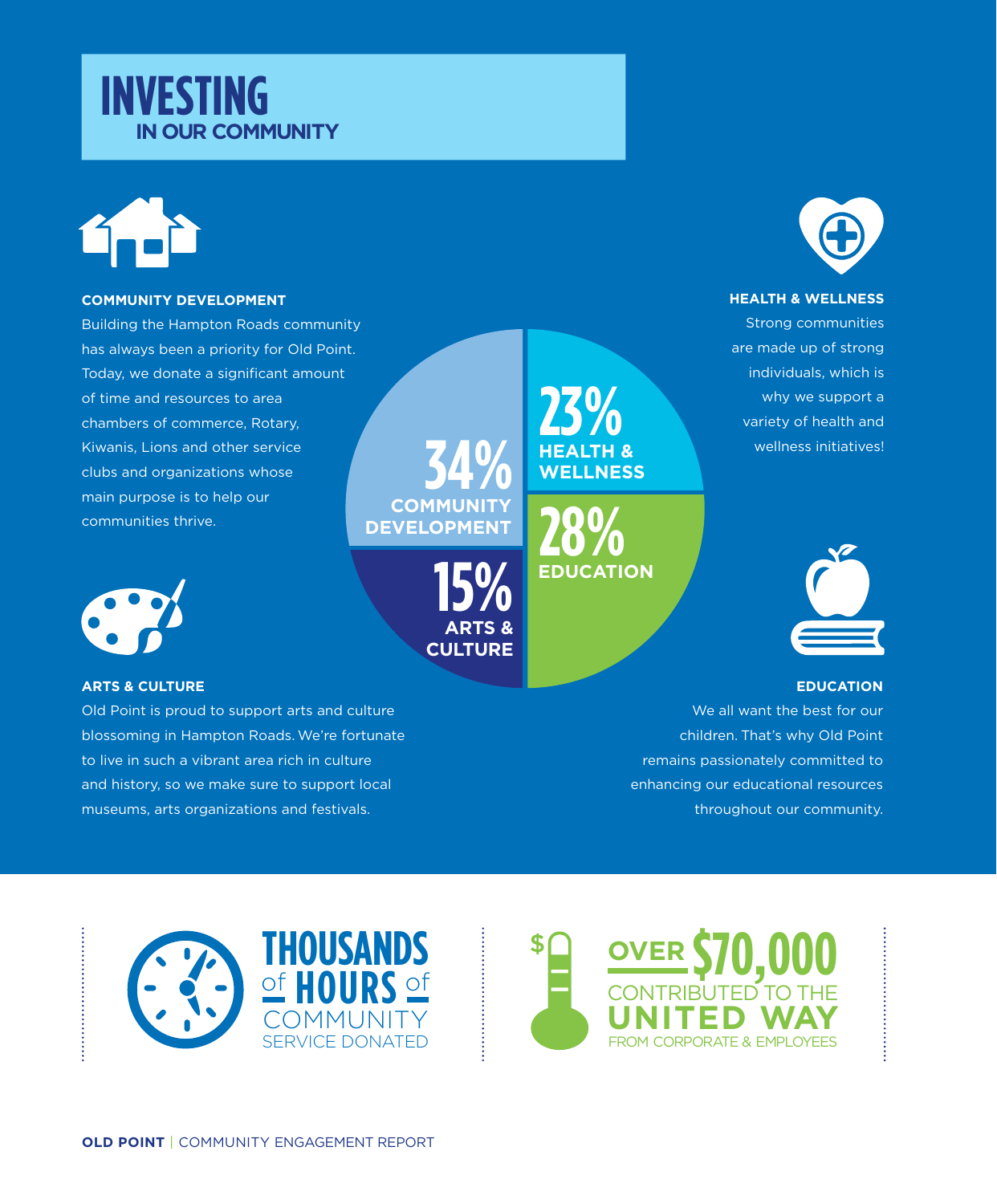# **NOTEWORTHY ACCOMPLISHMENTS**

### **EMPLOYEE AWARDS**



Cindy Black *Inside Business'* Women in Business



Erin Black *COVA BIZ Magazine's*  Millenial on the Move



R

 $\Omega$ 

Jenny Mitchell *Inside Business'* Top 40 Under 40



Tonya Perkins Urban League of Hampton Roads' James V. Koch



Rob Shuford, Jr. *Inside Business'* Power List

Virginia Community Bankers Association's Community Banker of the Year

Volunteer Hampton Roads' Corporate Volunteer Excellence Award



Robert F. Shuford, Sr. Thomas Nelson Community College's Thomas Nelson Medallion

Christ School's Distinguished Alumnus

Volunteer Hampton Roads' Corporate Volunteer Excellence Award



Emilie Wisniewski United Way of Greater Williamsburg's Campaign Coordinator of the Year



Joseph Witt Virginia Center for Inclusive Communities' Peninsula Humanitarian